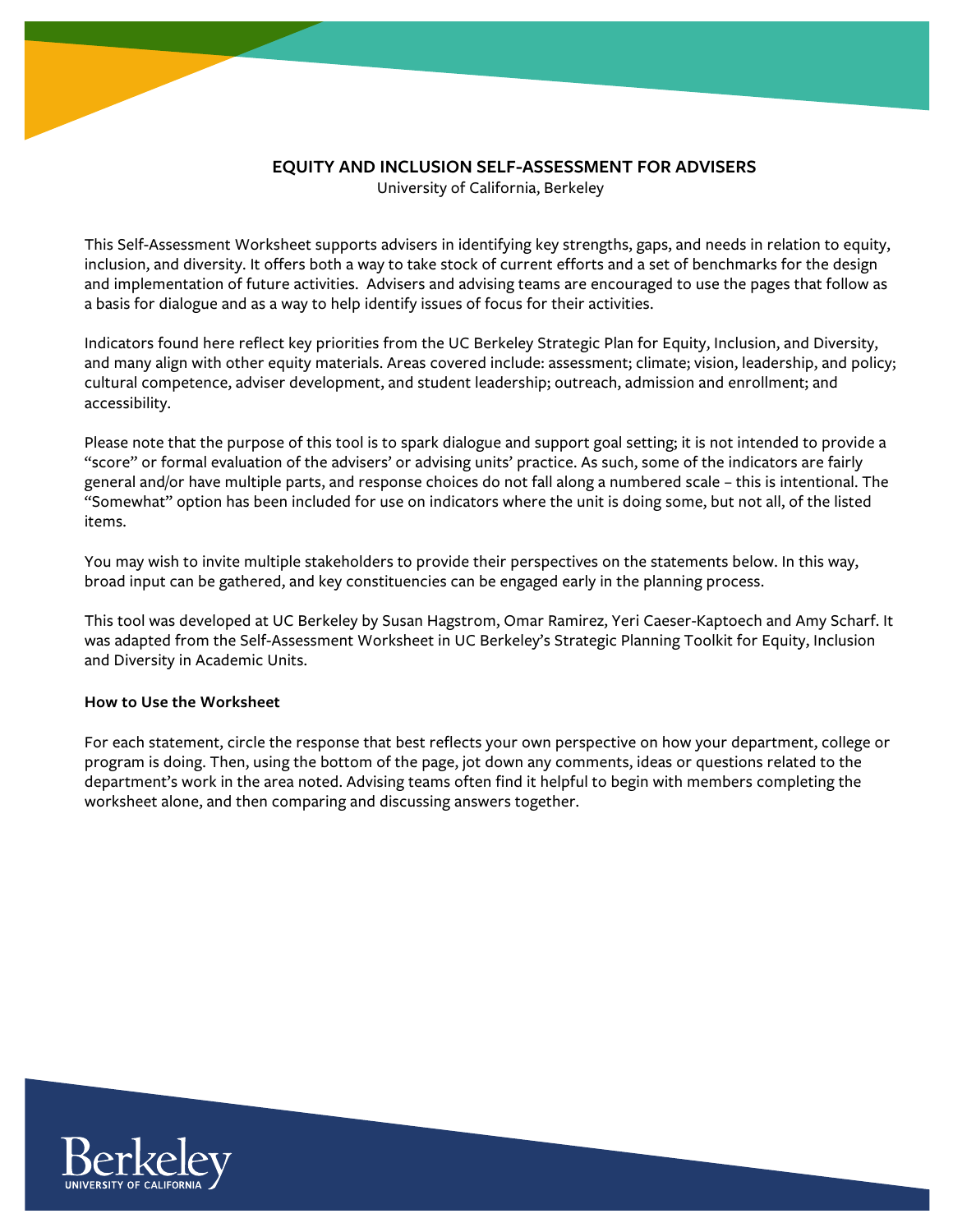### \* From UC Berkeley's Strategic Planning Toolkit .

# From Vernon Wall's Inventory, "Assessing a Commitment to Social Justice & Inclusion: Your Campus and Your Department"

### **VISION, LEADERSHIP AND POLICY**

Y=Yes, N=No, S=Somewhat, DK=Don't Know, NA=Not Applicable Our mission includes helping to increase access, representation and success for diverse and underrepresented populations.\* Y N S DK N/A Our department, college or program is actively committed to issues of equity, inclusion, and diversity.\* Y N S DK N/A Leaders within our unit help set the tone for creating an engaging and inclusive environment for all groups.\* Y N S DK N/A We have advising learning outcomes and program goals related to social justice, inclusion, diversity, and climate. Y N S DK N/A Our department actively values and seeks to hire a diverse staff.\* The Manus Communication of Manus Communication of Manus Communication of Manus Communication of Manus Communication of Manus Communication of Manus Communi Staff hiring and advancement processes employ best practices in the area of equity, inclusion, and diversity, such as active outreach to underrepresented communities, appointing diverse hiring committees, using clear hiring criteria, supporting professional development and career advancement for current staff, etc.\* Y N S DK N/A Staff from underrepresented identity groups are proportionally represented in leadership and management positions as compared with their overall numbers in the department, college or program.\* Y N S DK N/A Our non-discrimination policy includes all aspects of identity. The Manus Communication of Manus Communication of Ma Clear and accessible protocol is in place to respond to bias-related incidents or discrimination. # Y N S DK N/A Members of our community know how to address or "report" any issues that come up and are comfortable doing so. Y N S DK N/A If issues of insensitivity, exclusion, disrespect or harassment arise, they are addressed directly and in a timely fashion.\* Y N S DK N/A

#### **Comments:**

# Circle your response: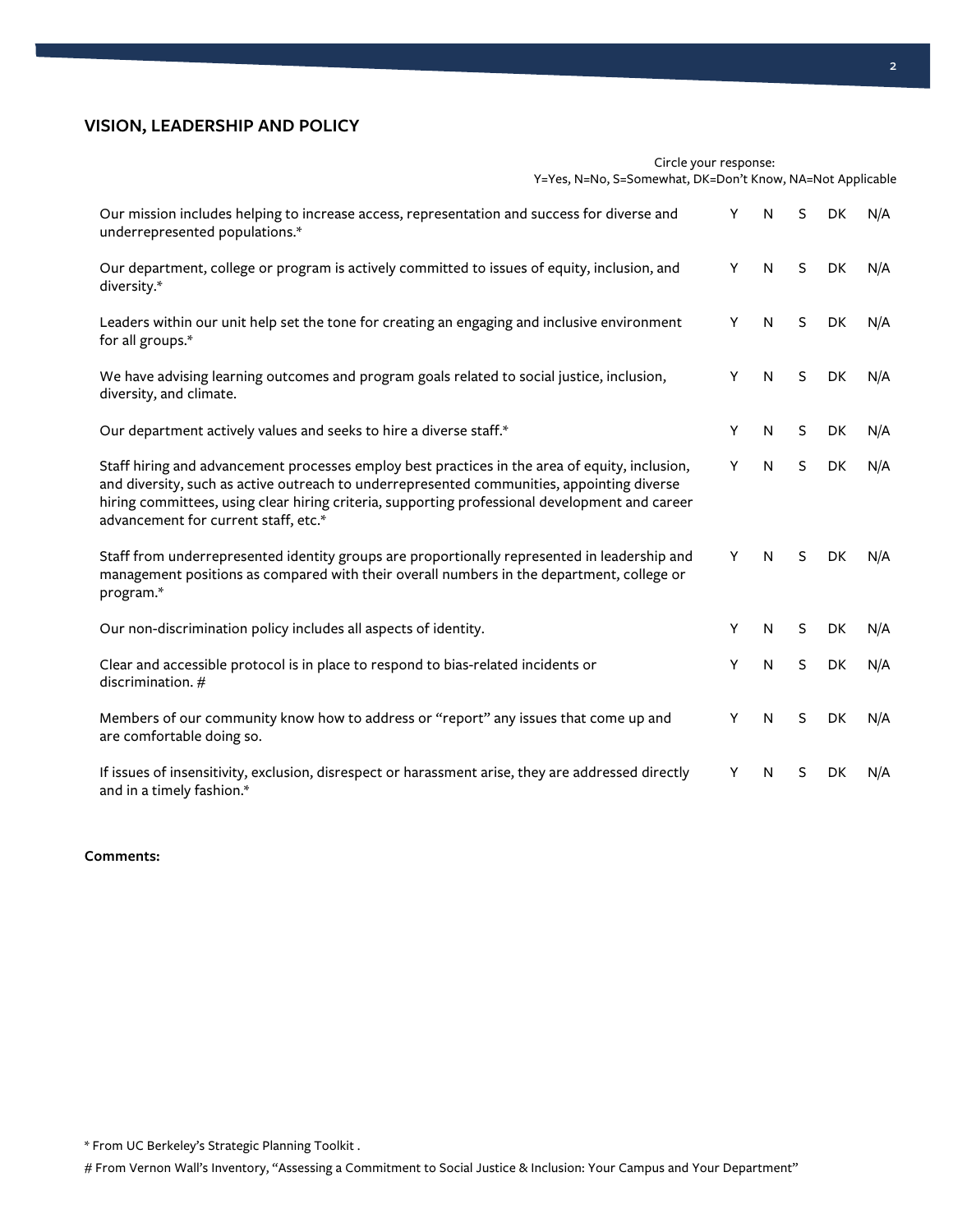### **ASSESSMENT**

|                                                                                                                                                                                                     | Circle your response:<br>Y=Yes, N=No, S=Somewhat, DK=Don't Know, NA=Not Applicable |  |  |              |     |
|-----------------------------------------------------------------------------------------------------------------------------------------------------------------------------------------------------|------------------------------------------------------------------------------------|--|--|--------------|-----|
| We have access to demographic and climate data specific to our students.                                                                                                                            |                                                                                    |  |  | Y N S DK N/A |     |
| We regularly ask students and recent alumni about their experiences.                                                                                                                                |                                                                                    |  |  | Y N S DK N/A |     |
| We make an effort to be aware of barriers and biases within the department, college or<br>program.                                                                                                  |                                                                                    |  |  | Y N S DK     | N/A |
| Success rates within our department, college or program are comparable across students of<br>all identity groups and backgrounds. This includes both degree completion rates and job<br>placement.* |                                                                                    |  |  | Y N S DK     | N/A |

**Comments:**

# **OUTREACH, ADMISSION AND ENROLLMENT**

|                                                                                                                                                                                                                                                   | Circle your response: |     |    |     |     |  |
|---------------------------------------------------------------------------------------------------------------------------------------------------------------------------------------------------------------------------------------------------|-----------------------|-----|----|-----|-----|--|
| Y=Yes, N=No, S=Somewhat, DK=Don't Know, NA=Not Applicable                                                                                                                                                                                         |                       |     |    |     |     |  |
| Our department, college or program actively values and seeks to enroll students with diverse<br>racial, ethnic, gender, socioeconomic, immigrant, international, sexual orientation, dis/ability,<br>and religious backgrounds.*                  | Y.                    | N S |    | DK. | N/A |  |
| (If applicable) Our admissions process encourages and allows for strong consideration a<br>range of candidates, including those who come from many different feeder institutions and<br>those who may have non-traditional academic backgrounds.* |                       | N   | S. | DK. | N/A |  |
| We have strong relationships with local leaders from historically marginalized groups and with<br>leaders of key community organizations.#                                                                                                        |                       | N   | S. | DK. | N/A |  |
| Our student demographics reflect the population we are seeking to serve.                                                                                                                                                                          |                       | N.  |    |     | N/A |  |

**Comments:**

\* From UC Berkeley's Strategic Planning Toolkit .

# From Vernon Wall's Inventory, "Assessing a Commitment to Social Justice & Inclusion: Your Campus and Your Department"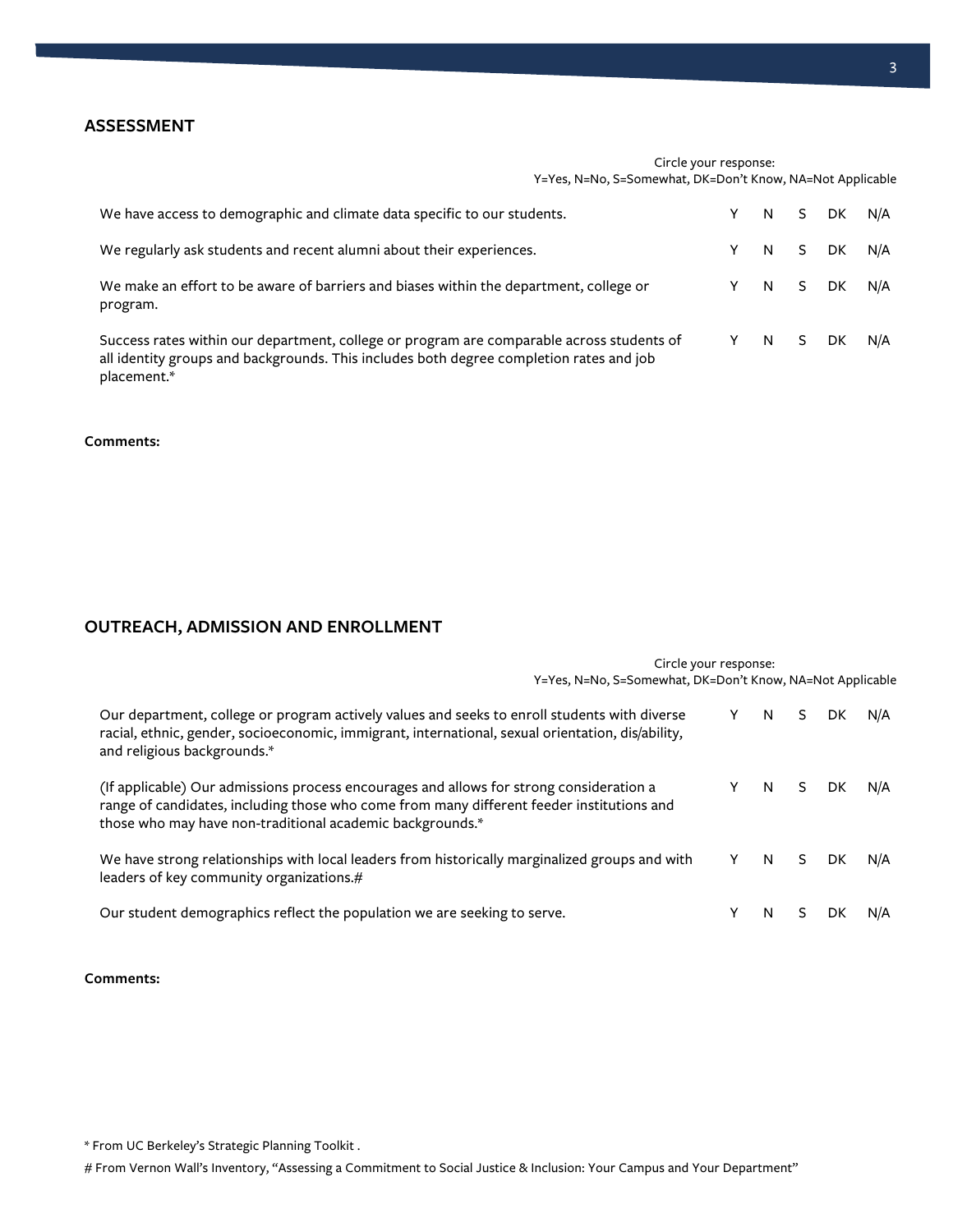### **CLIMATE**

Y=Yes, N=No, S=Somewhat, DK=Don't Know, NA=Not Applicable The climate in our department, college or program is such that all students feel welcome. Students of all identities and experiences are valued, and everyone has a place in departmental study groups, labs, research efforts, project teams, etc.\* Y N S DK N/A The department, college or program provides a comfortable environment for discussion of personal and academic topics related to race, ethnicity, gender, gender identity, religion, sexual orientation, socioeconomic status, ability/disability, nationality, and other areas of diversity.\* Y N S DK N/A Our students engage in scholarly inquiry about topics related to diversity, inclusion, equity, and public service as appropriate to their chosen field of study. This kind of inquiry is actively supported and valued.\* Y N S DK N/A We have a strong mentoring system, which is effective in supporting all students both academically and professionally.\* Y N S DK N/A Extra support is provided, where needed, to ensure the success of students from underresourced backgrounds, students with disabilities, students whose first language is not English, students with limited financial resources, and those facing other academic or social challenges.\* Y N S DK N/A Our department, college or program provides opportunities for students, faculty, and staff from underrepresented or marginalized groups to connect with others who share their backgrounds and affiliations. \*# Y N S DK N/A Our services, courses, meetings, and administrative practices reflect sensitivity to all groups and are conducted in culturally competent ways. N S DK N/A Visible images and materials throughout the department, college or program are welcoming and inclusive to diverse groups – for example, they include positive multicultural images, reflect the experiences of multiple communities, offer messages of equity and inclusion, and/or showcase the unit's diversity or community outreach efforts.\* Y N S DK N/A

#### **Comments:**

# From Vernon Wall's Inventory, "Assessing a Commitment to Social Justice & Inclusion: Your Campus and Your Department"

Circle your response:

<sup>\*</sup> From UC Berkeley's Strategic Planning Toolkit .